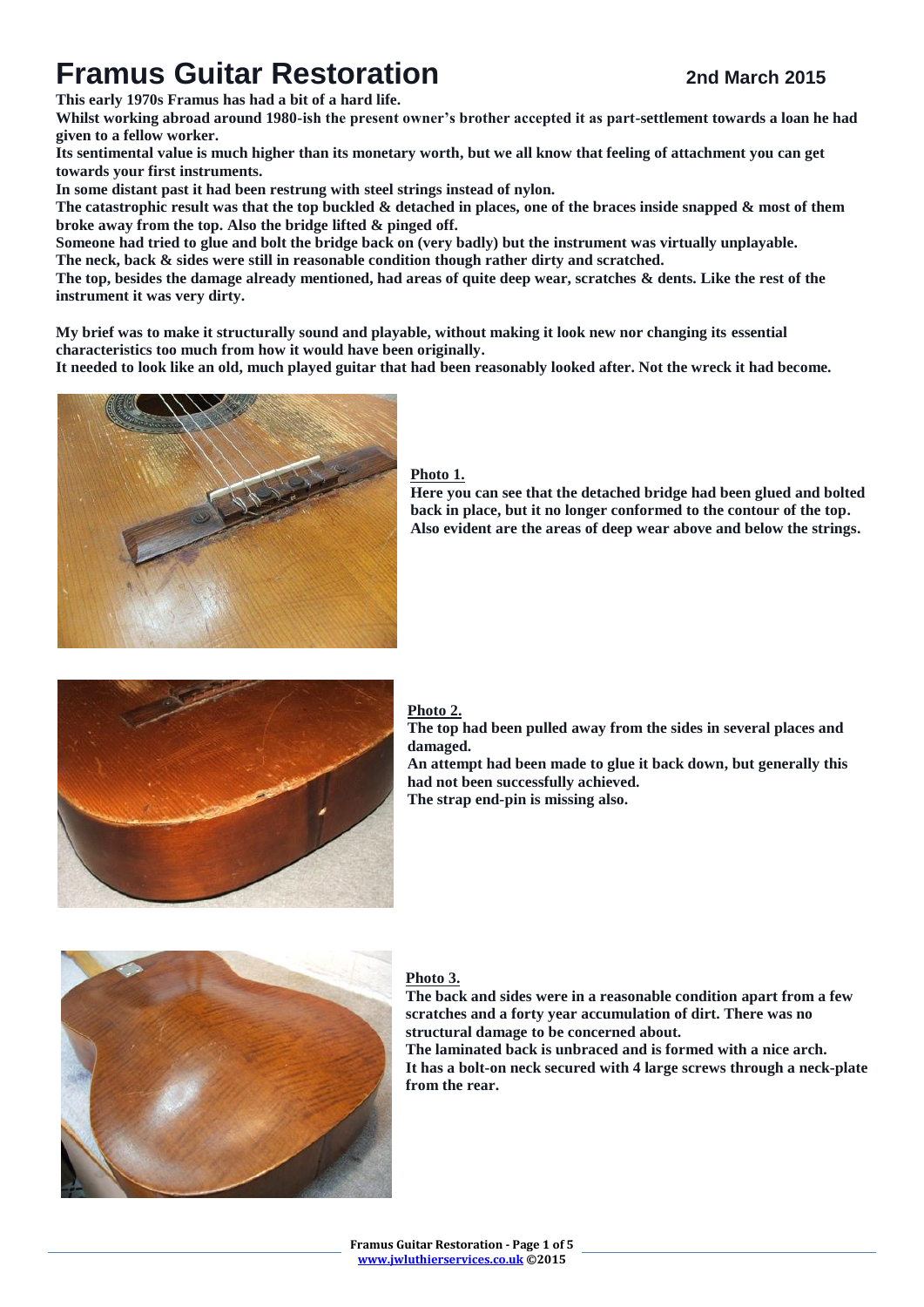

## **Photo 4.**

**The neck was in good condition for the age, just a bit dirty. The steel strings had worn down some of the frets and the fingerboard had some very slight wear indentations too. Unusually for a nylon strung guitar it was fitted with a truss rod. The adjuster nut needed a bit of freeing up and lubricating but was otherwise OK.**

**The original truss-rod cover was missing.**



#### **Photo 5.**

**I started by removing the bridge.**

**After taking out the bolts and screws I wasn't too sure how well it would come off. I suspected that the glue used was not the usual types associated with guitar construction and so might prove difficult.**

**Luckily though, as it wasn't seated very well, I was able to get a heated spatula underneath it after warming the bridge to soften the glue a bit.**

**A few minutes of careful probing with the spatula popped it off quite cleanly.**



#### **Photo 6.**

**Next I removed the top so that I could get a good look at the brace damage.**

**This was when I discovered that the instrument had originally been French polished. I hadn't been too sure up to this stage, but when I warmed the top to soften the glue for removal it caused the finish to soften also and my workshop was filled with the distinct aroma of French polish (which I rather like!).**



#### **Photo 7.**

**I repaired the broken brace and secured all of them back in their proper positions on the top.**

**I also needed to patch up the broken area of the top at the edge.**

**The top is a 3 piece lamination and so I made up a laminated patch out of spruce to use as the infill. I made the outer piece of lamination just large enough to fill the damaged area. The middle lamination was 5mm larger all round and the inner piece 5mm larger still. This was so that I could get a good strong overlapping bond on the existing wood.**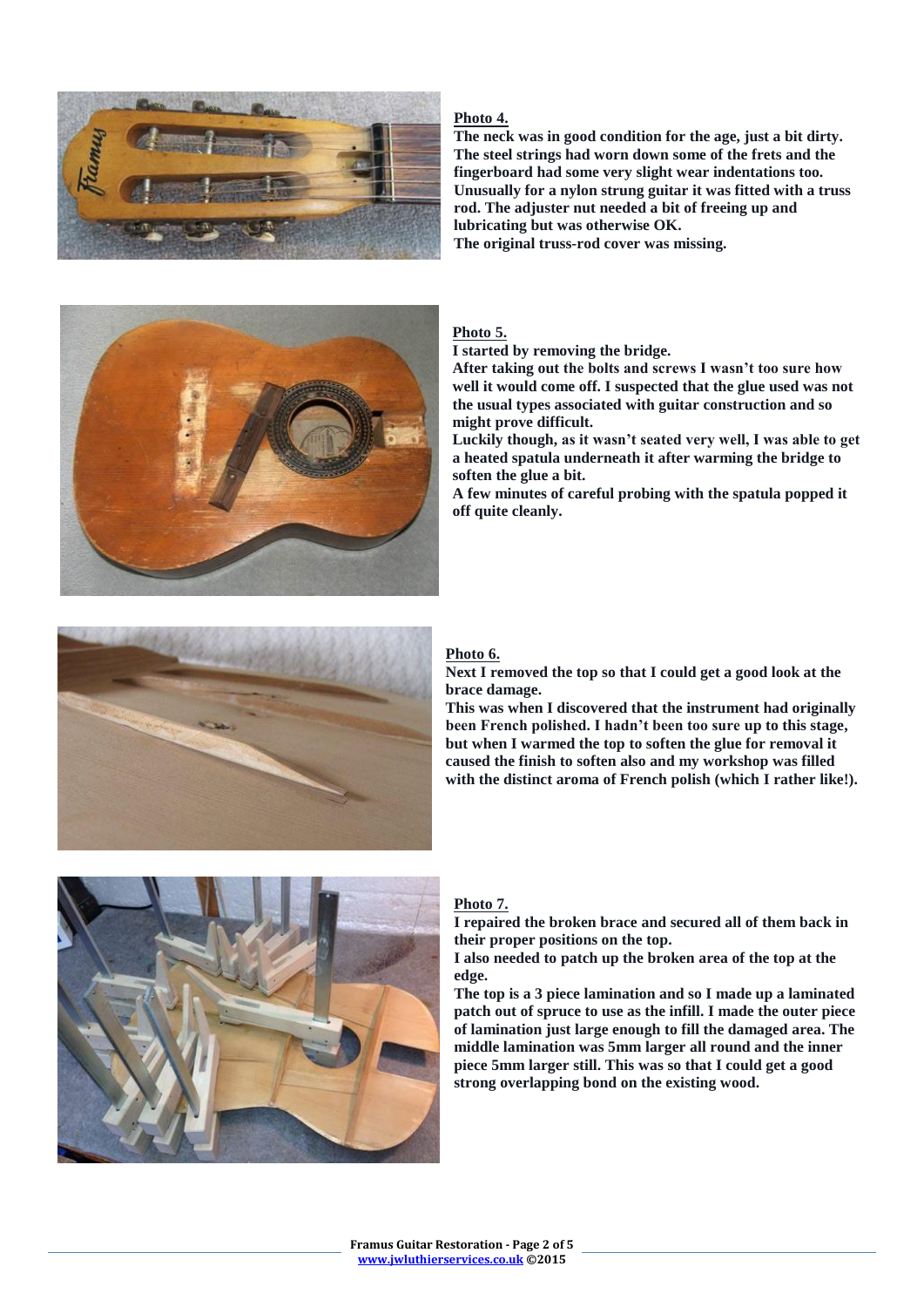

## **Photo 8.**

**With the top off I was able to get a closer look at the faded label.**

**I could just make out the date code which was 73E (May 1973) and the serial number 01054.**

**Unfortunately the model name / number and the Inspectors signature were too faded to read. The signature is likely to be that of Richard Muller who I believe was the Framus master guitar-maker and final inspector around that time.**

**Before continuing I cleaned up the edge to get rid of the old glue and broken remnants ready to accept the top.**



#### **Photo 9. Next I re-attached the top and left it 24 hours to ensure a good bond.**



# **Photo 10.**

**Having released the clamps I then sanded the top down ready for re-finishing with stain and French polish.**

**After sanding, the deeper scratches and heavily worn areas are still visible. To be rid of them completely I would have taken the top down too thin & probably right through the upper lamination.**

**I could have made a complete new top, but that would have changed the appearance and sound of the instrument quite drastically, well beyond my brief.**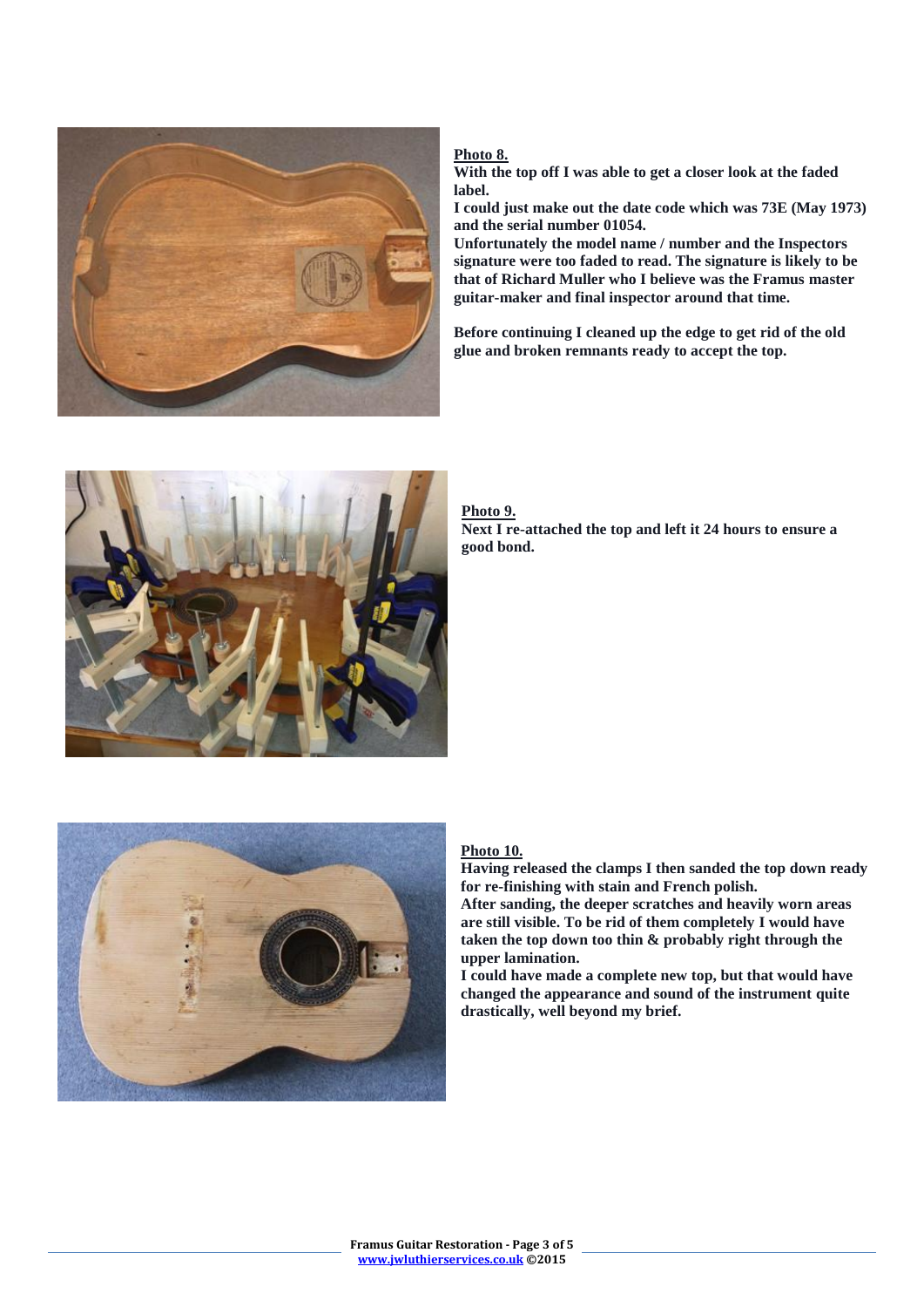

#### **Photo 11.**

**The tuners were rather dirty and stiff to operate. I dismantled and refurbished them so they operated smoothly. This before-and-after picture shows that they came up quite nicely.**



## **Photo 12.**

**The neck and fingerboard needed a good clean plus a fret level/dress & polish. I made a new truss-rod cover from Rosewood to replace the missing original. From the discolouration of the original finish I could see the outline of the missing part and so made the new one to the same shape. The remainder of the appearance was just done from my imagination. A couple of mother-of-pearl dots were inlaid for embellishment and a pair of nickel screws secured it into the existing fixing holes in the head.** 



#### **Photo 13.**

**Now it was the time to stick my little label inside and then apply the finishing.**

**Firstly I applied some stain to the patched area to colour-match the new wood with the old, and then applied a further coat to the entire top.**

**Once the stain had dried I then applied the fading-up coats of French polish along the grain. This was followed by a further 4 bodying-in coats and left to harden for a while and then the surface was lightly rubbed with fine sand-paper. I repeated the bodying-in process before finally spiriting-off with a 50/50 French polish/methylated spirits mix.**

**Because of all the imperfections in the top I didn't want to create a high gloss finish. That would have highlighted them even more. On the back & sides I just rejuvenated the existing polish by rubbing it over with spirit before buffing it up with a lint-free cloth.**